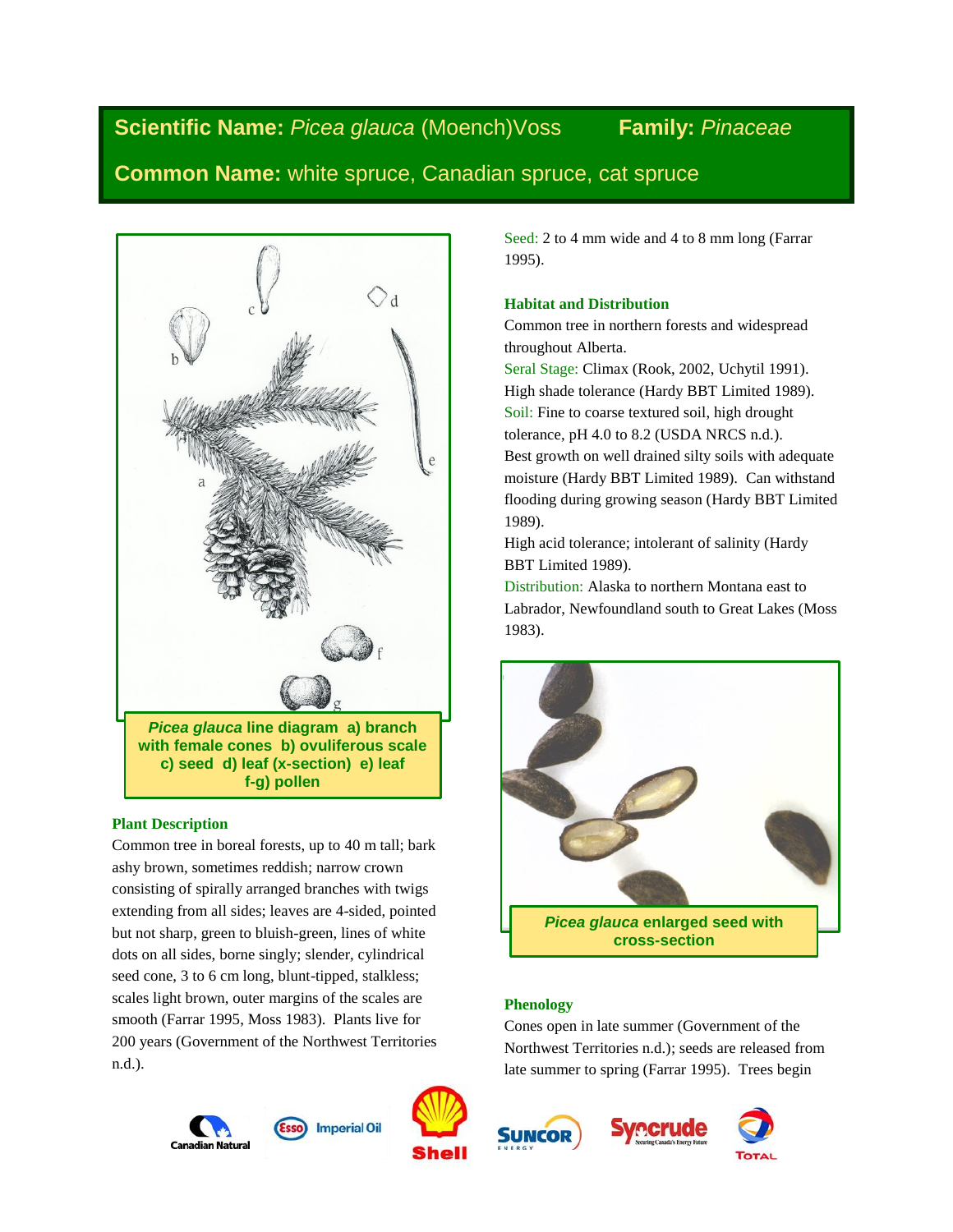producing seed at the age of four but they produce their best quality seed around 30 years of age (Rook 2002, Uchytil 1991). Trees can live up to 1,000 years old in some areas (Uchytil 1991).

#### **Pollination**

Wind.

#### **Seed Dispersal**

Wind with some caching by squirrels (Rook 2002, Uchytil 1991).

#### **Genetics**

2n=24 (Moss 1983).

#### **Symbiosis**

Forms mycorrhizal associations with ectomycorrhizal basidiomycetes *Thelephora americana* and *Amphinema byssoides* in container seedlings. Seedlings also associate with VAM and *Helotiales*, close to ericoid mycorrhizae (Kernahgan et al. 2003). Hydraulic conductance is improved by association with ectomycorrhizae (Landhausser et al. 2002).



*Picea glauca* **new growth**



Collection: Collect August 15 to September 15 (Formaniuk 2013).

Collected by climbing ladders or cutting down the tree as the cones develop at the top (crown) of the tree. Harvesters pick cones with lard or vegetable oil on their hands to prevent them from sticking. Seed Weight: 0.16 g/1,000 seeds (Gerling et al. 1996).

0.12 g/1,000 seeds (Burton and Burton 2003). Harvest Dates: August.

Cleaning: Cones open when they are dried, often using heat; seeds can be separated from the cone by winnowing.

Storage Behaviour: Orthodox, dry seeds to low relative humidity prior to cold storage (Royal Botanic Gardens Kew 2008).

Storage: 40% germination following 15 years hermetic storage at -4°C; viability maintained for 5 to 17 years in hermetic storage at 2 to 4°C with 4% to 8% moisture content; 0% to 14% viability lost after 17 to 20 years hermetic storage at 2 to 4°C with 3.6% to 5.5% moisture content; 47% to 81% viability lost after 21 to 34 years with 8.5% to 9% moisture content (Royal Botanic Gardens Kew 2008). Remains viable for up to 10 years (Uchytil 1991). Longevity: 34 years (Royal Botanic Gardens Kew 2008).

## **Propagation**

Natural Regeneration: Naturally regenerates from seeds, however it is possible for *Picea glauca* to reproduce vegetatively by layering (Uchytil 1991) though not as well as *P. mariana* (CYSIP: Botany n.d.).

Germination: 8 to 10 days germination (Wood pers. comm.).

Pre-treatment: 21 day cold stratification (Formaniuk 2013, Wood pers. comm.).

Direct Seeding: Field germination of seed rarely exceeds 30% of laboratory germination. Canadian average 123,552 seeds/ha. Manitoba 98,842 to 395,368 seeds/ha and Alberta uses 49,421 to 74,132 seeds/ha (Barth 1986).







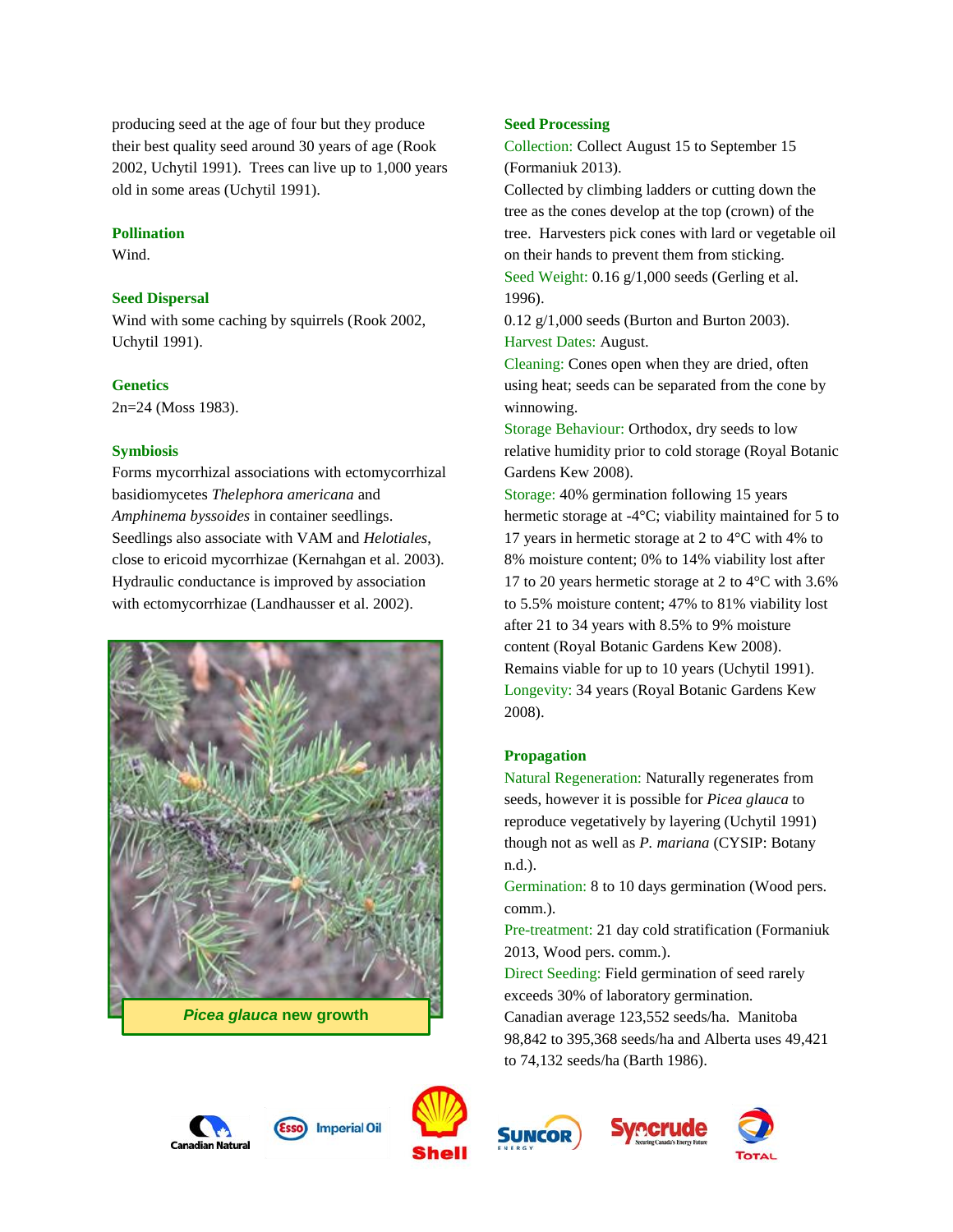Planting Density: Recommended planting densities for a variety of oil sands ecosites is provided in Alberta Environment (2010).

740 to 1,729 plants/ha (USDA NRCS n.d.). Vegetative Propagation: Can be propagated by layering (Uchytil 1991) and cuttings though not done regularly (USDA NRCS n.d.).

Greenhouse Timeline: 24 to 28 weeks in the greenhouse until out-planting. Can be over wintered for a spring or fall planting the following season (Wood pers. comm.). Grow for 170 days before harvest (Formaniuk 2013).



*Picea glauca* **understory in a** *Populus tremuloides* **stand**

#### **Aboriginal/Food Uses**

Food: Inner bark can be dried and ground to be added to flour in times of shortage; young shoots can be stripped of their needles and boiled as an emergency food high in vitamin C (CYSIP: Botany n.d., Gray













2011), branches can be made into tea (Mackinnon et al. 2009). Spruce tip jelly is used as a topping for toast and goes well with meats and poultry (Gray 2011).

Medicinal: The sticky sap or inner bark was used as poultices on slivers, sores and inflammations, was also mixed with fat to make salves for treating skin infections, insect bites, chapped hands, cuts, scrapes, eczema, burns, rashes, blood poisoning, heart trouble, syphilis and arthritic joints, was also placed on the eye for snow blindness. Spruce gum was chewed to treat sore throats and coughs, melted sap was used as a plaster when setting broken bones, it was also taken to help with digestion and gonorrhea. Medicinal tea was made from the bark to treat rheumatism, kidney stones and stomach problems and needle teas where to stimulate sweating and treat scurvy. The cone was used for toothaches, venereal disease, pain, urinary troubles and to assist women after childbirth. The roots are used to treat trembling and fits, stomach pain and diarrhea (Gray 2011, Mackinnon et al. 2009).

Other: Was used to make canoes, baskets, baby carriers, utensils and to thatch the roof of lodges; trunks sometimes used as teepee poles, to waterproof hide, make headgear and masks for ceremonies; roots used as lacing (Gray 2011, Mackinnon et al. 2009, Wilkinson 1990).

Wildlife: Poor forage for deer, moose and elk. Seed is readily eaten by mice, voles, shrews, and red squirrels (Rook 2002, Uchytil 1991). Snowshoe hares sometimes feed heavily on saplings and seedlings (Hardy BBT Limited 1989, Rook 2002). Spruce grouse feed entirely on spruce needles during winter (Rook 2002).

Trees provide valuable nesting sites for birds (Lady Bird Johnson Wildflower Center 2013). Livestock: Poor forage (Uchytil 1991).

Grazing Response: Seedlings are intolerant of grazing although older trees can tolerate small amounts of browsing.

**Wildlife/Forage Usage**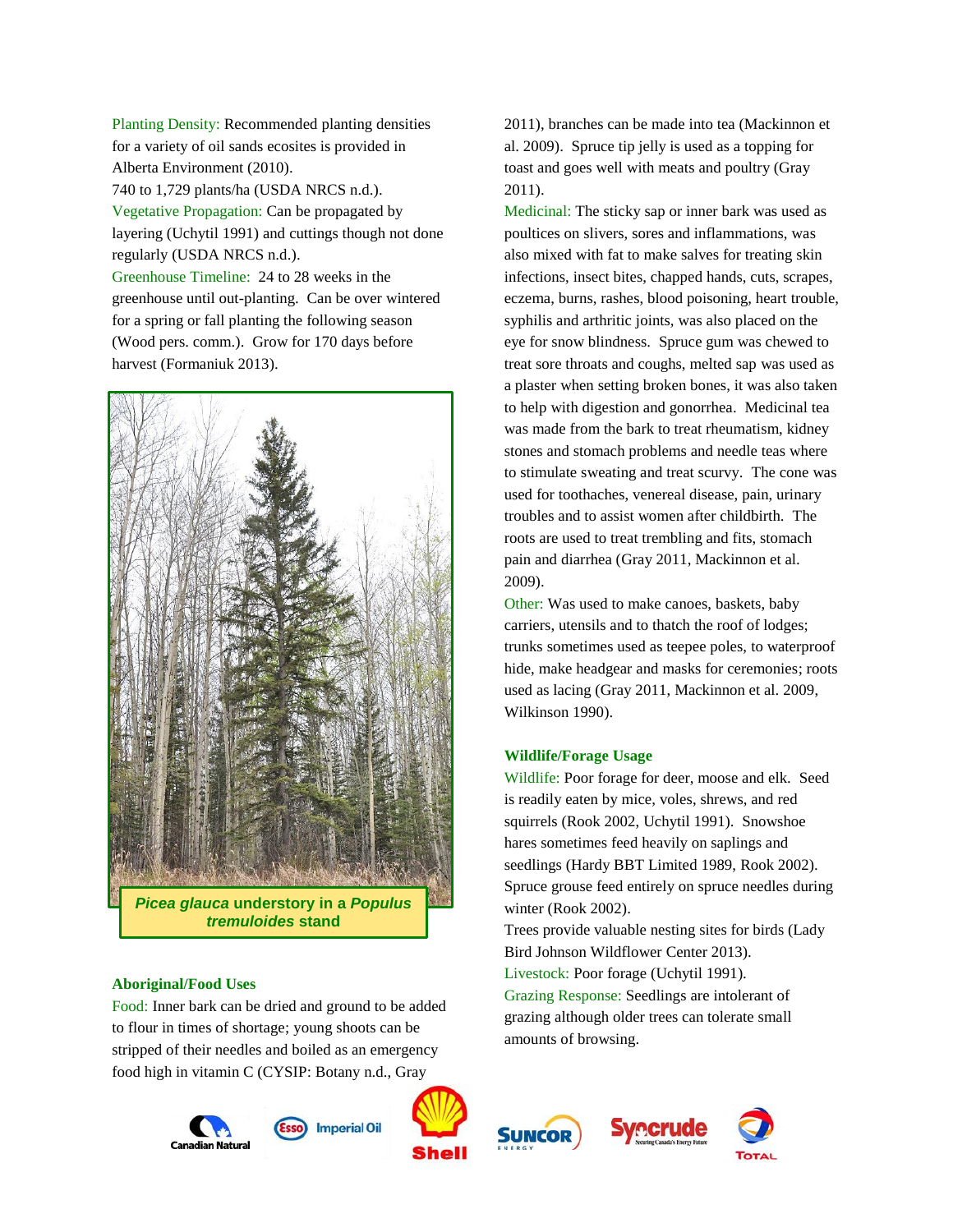#### **Reclamation Potential**

Are used for coal mine overburden revegetation (Uchytil 1991), oil and gas, and other reclamation projects. As a climax species in desired communities, *Picea* is often included in reclamation plans, however, ideal conditions are rarely present and growth is stunted.

Performance in several tests after 4 to 7 years on amended oil sands tailings and overburden indicated moderately good to excellent survival, good growth, no dieback and a positive response to heavy ground cover (Hardy BBT Limited 1989).

#### **Commercial Resources**

Availability: Trees are commercially available across Alberta (ANPC 2010).

Uses: Used for lumber (Borealforest.org n.d.) as well as landscaping purposes. This is the foremost pulpwood, and is valued for piano sounding boards, violins, and other musical instruments; it is generally the most important commercial tree species of Canada (Lady Bird Johnson Wildflower Center 2013, Wilkinson 1990).

Spruce beer is made from the young growing tips in the spring (CYSIP: Botany n.d., Gray 2011). Spruce tips can be used in the bath and as a facial steam for oily skin (Gray 2011).

#### **Notes**

Synonym *Picea canadensis* ((USDA NRCS n.d.). *P. glauca* is listed as 92% intact (less occurrences than expected) in the Alberta oil sands region (Alberta Biodiversity Monitoring Institute 2014). Trees are easily killed by fire due to thin bark (Rook 2002).

Trees are shallow-rooted and therefore not wind firm (Wilkinson 1990).

Trees are subject to attack by the spruce budworm (*Choristoneura fumiferana* Clemens)(Cerezke 1991).

### **Photo Credits**

Photo 1 & 3: Wild Rose Consulting, Inc. 2013. Photo 2: L. Robb. Alberta Provincial Seed Specialist. 2013.



#### **References**

Alberta Biodiversity Monitoring Institute, 2014. The status of biodiversity in the oil sands region of Alberta. Alberta Biodiversity Monitoring Institute, Edmonton, Alberta. 47 pp. [http://www.abmi.ca/FileDownloadServlet?filename=](http://www.abmi.ca/FileDownloadServlet?filename=The%20Status%20of%20Biodiversity%20in%20the%20Oil%20Sands%20Region%20of%20Alberta_2014_Supplemental%20Report.docx&dir=REPORTS_UPLOAD) [The%20Status%20of%20Biodiversity%20in%20the](http://www.abmi.ca/FileDownloadServlet?filename=The%20Status%20of%20Biodiversity%20in%20the%20Oil%20Sands%20Region%20of%20Alberta_2014_Supplemental%20Report.docx&dir=REPORTS_UPLOAD) [%20Oil%20Sands%20Region%20of%20Alberta\\_201](http://www.abmi.ca/FileDownloadServlet?filename=The%20Status%20of%20Biodiversity%20in%20the%20Oil%20Sands%20Region%20of%20Alberta_2014_Supplemental%20Report.docx&dir=REPORTS_UPLOAD) [4\\_Supplemental%20Report.docx&dir=REPORTS\\_U](http://www.abmi.ca/FileDownloadServlet?filename=The%20Status%20of%20Biodiversity%20in%20the%20Oil%20Sands%20Region%20of%20Alberta_2014_Supplemental%20Report.docx&dir=REPORTS_UPLOAD) [PLOAD](http://www.abmi.ca/FileDownloadServlet?filename=The%20Status%20of%20Biodiversity%20in%20the%20Oil%20Sands%20Region%20of%20Alberta_2014_Supplemental%20Report.docx&dir=REPORTS_UPLOAD) [Last accessed June 16, 2014].

Alberta Environment, 2010. Guidelines for reclamation to forest vegetation in the Athabasca oil sands region, 2nd Edition. Prepared by the Terrestrial Subgroup of the Reclamation Working Group of the Cumulative Environmental Management Association, Fort McMurray, Alberta. 332 pp.

<http://environment.gov.ab.ca/info/library/8269.pdf> [Last accessed December 9, 2013].

ANPC (Alberta Native Plant Council), 2010. Native Plant Source List.

[http://www.anpc.ab.ca/assets/ANPC\\_2010\\_Native\\_Pl](http://www.anpc.ab.ca/assets/ANPC_2010_Native_Plant_Source_List.pdf) ant Source List.pdf [Last accessed October 24, 2013].

Barth, G.R. 1986. Direct seeding of white spruce *Picea glauca* (Moench) Voss: A critical review of the inherent requirements and limitations of this reforestation option. Canadian Forestry Service, Prince Albert, Saskatchewan. 43 pp.

Borealforest.org, n.d. *Picea glauca*: White Spruce. IN: Common Tree Species of the Northwest Forest. Faculty of Natural Resources Management, Lakehead University, Thunder Bay, Ontario. <http://www.borealforest.org/trees/tree6.htm>[Last accessed October 24, 2013].

Burton, C.M. and P.J. Burton, 2003. A manual for growing and using seed from herbaceous plants







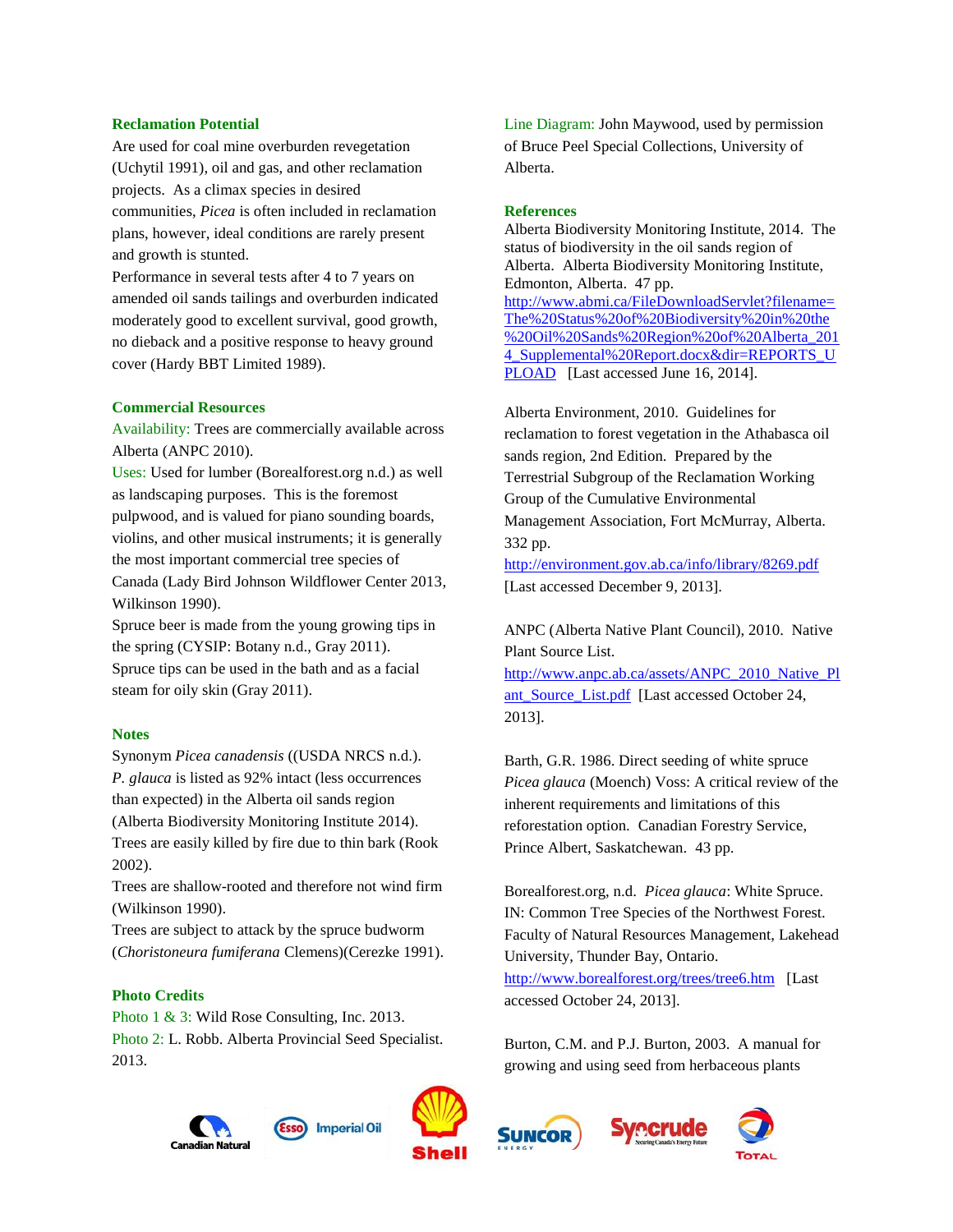native to the northern interior of British Columbia. Symbios Research & Restoration, Smithers, British Columbia. 168 pp.

Cerezke, H.F., 1991. Spruce budworm. Forestry Canada, Canadian Forest Service, Northwest region, Northern Forestry Centre, Edmonton, Alberta. Forestry Leaflet 9.

CYSIP: Botany, n.d. *Picea glauca*: White Spruce. IN: Central Yukon Species Inventory Project. [http://www.flora.dempstercountry.org/0.Site.Folder/S](http://www.flora.dempstercountry.org/0.Site.Folder/Species.Program/Species.php?species_id=Pice.glauca) [pecies.Program/Species.php?species\\_id=Pice.glauca](http://www.flora.dempstercountry.org/0.Site.Folder/Species.Program/Species.php?species_id=Pice.glauca)  [Last accessed October 24, 2013].

Farrar J.L., 1995. Trees in Canada. Fitzhenry & Whiteside Limited, Markham, Ontario. 502 pp.

Formaniuk, S., 2013. "It's all in the timing". Canadian Reclamation 13(2): 26-31.

Gerling, H.S., M.G. Willoughby, A. Schoepf, K.E. Tannas and C.A Tannas, 1996. A Guide to Using Native Plants on Disturbed Lands. Alberta Agriculture, Food and Rural Development and Alberta Environmental Protection, Edmonton, Alberta. 247 pp.

Government of the Northwest Territories, n.d. White spruce (*Picea glauca*). IN: NWT Species Monitoring – Infobase.

[http://nwtspeciesatrisk.com/en/Infobase?page=Infoba](http://nwtspeciesatrisk.com/en/Infobase?page=Infobase) [se](http://nwtspeciesatrisk.com/en/Infobase?page=Infobase) [Last accessed January 6, 2014].

Gray, B., 2011. Spruce *Picea glauca* (white spruce) *Picea mariana* (black spruce). IN: The Boreal Herbal: Wild Food and Medicine Plants of the North. Aroma Borealis Press, Whitehorse, Yukon. pp. 259- 264.

Hardy BBT Limited, 1989. *Picea glauca*. IN: Manual of plant species suitability for reclamation in Alberta - 2nd Edition. Alberta Land Conservation and Reclamation Council Report No.

Canadian Natural

**Imperial Oil** 



**SUNCOR** 





November 21, 2013]. Kernaghan, G., L. Sigler and D. Khasa, 2003.

Mycorrhizal and root endophytic fungi of containerized *Picea glauca* seedlings assessed by rDNA sequence analysis. Microbial Ecology 45: 128-136.

<http://hdl.handle.net/10402/era.22605> [Last accessed

RRTAC 89-4. pp. 324-327.

Lady Bird Johnson Wildflower Center, 2013. *Picea glauca* (Moench) Voss. White spruce. IN: Native Plant Database. University of Texas at Austin, Austin, Texas. [http://www.wildflower.org/plants/result.php?id\\_plant](http://www.wildflower.org/plants/result.php?id_plant=PIGL) [=PIGL](http://www.wildflower.org/plants/result.php?id_plant=PIGL) [Last accessed October 24, 2013].

Landhausser, S.M., T.M. Muhsin and J.J. Zwiazek, 2002. The effect of ectomycorrhizae on water relations in aspen *(Populus tremuloides)* and white spruce *(Picea glauca)* at low soil temperatures. Canadian Journal of Botany 80(6): 684-689.

Mackinnon, A., L. Kershaw, J.T. Aranason, P. Owen, A. Karst and F Hamersley, 2009. Edible and medicinal plants of Canada. Lone Pine Publishing, Edmonton, Alberta. 417 pp.

Moss, E.H., 1983. *P. glauca* (Moench) Voss White spruce. IN: Flora of Alberta. A manual of flowering plants, conifers, ferns, and fern allies found growing without cultivation in the province of Alberta, Canada. 2nd edition. University of Toronto Press, Toronto, Ontario. p. 48.

Rook, E.J.S., 2002. White spruce. IN: Plants of the North. [Last accessed October 7, 2013]. [http://www.rook.org/earl/bwca/nature/trees/piceaglau](http://www.rook.org/earl/bwca/nature/trees/piceaglauca.html) [ca.html](http://www.rook.org/earl/bwca/nature/trees/piceaglauca.html) [Last accessed October 25, 2013].

Royal Botanic Gardens Kew, 2008. IN: Seed Information Database. [Last accessed October 7, 2013]. <http://data.kew.org/sid/sidsearch.html>